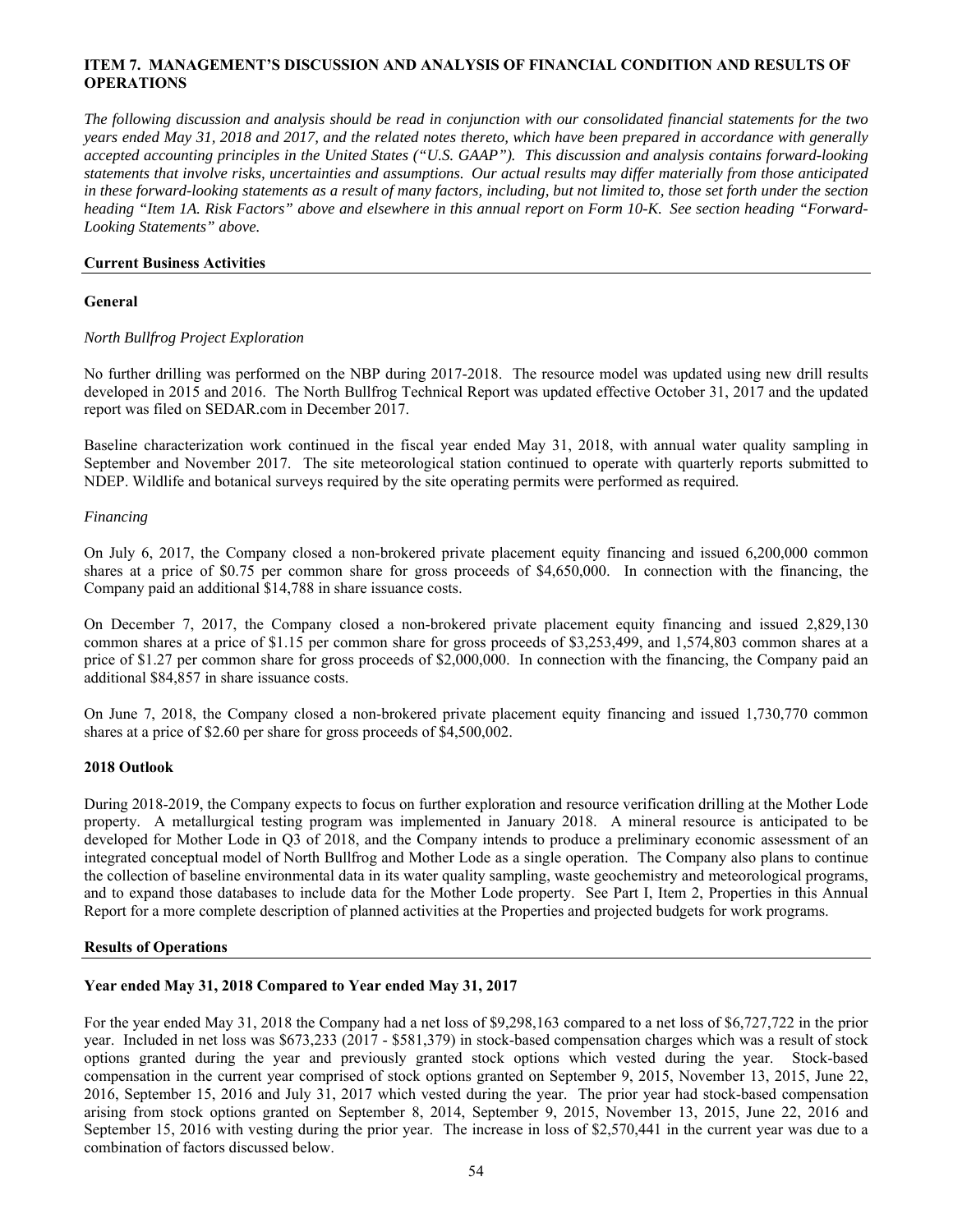The primary factor for the increase in the net loss was the exploration expenditures of \$5,333,180 incurred in the current year compared to \$3,145,589 in the prior year. The exploration activities of the Company increased mainly due to an increase of \$2,165,560 incurred in the exploration in the current year compared with the prior year as the Company secured additional financing in July and December 2017 and focused its exploration efforts on the Properties and partly due to increased stockbased compensation charges of \$55,464 during the current year compared to \$33,433 in the prior year. Management expects increases in exploration costs over prior year are likely to continue in the immediate future year as the Company secured further financing in June 2018.

Insurance expenses increased to \$201,415 (2017 - \$156,940) mainly due to increased insurance premiums as a result of increased Director and Officer Liability coverage during the current year.

Investor relations expenses increased to \$909,798 (2017 - \$768,098) and travel expenses increased to \$213,335 (2017 - \$154,391) mainly due to increase in investor relations-related travels, advertising, marketing and conference attended, property tours conducted during the current year as part of the Company's efforts to secure additional financing. Investor relations expenses also increase in part due to increased stock-based compensation charges of \$92,351 during the current year compared to \$73,514 in the prior year.

Office expenses increased to \$132,168 (2017 - \$118,161) mainly due to the moving expenses associated with the Company moving its Denver office location in October 2017.

Professional fees decreased to \$261,428 (2017 - \$286,556) due to the adjustment of prior years' audit over accrual and decreased legal expenses offset by increased stock-based compensation charges of \$7,332 during the current year compared to \$6,777 in the prior year.

Regulatory expenses increased to \$96,982 (2017 - \$77,155) mainly due to an increase in the base and variable fee paid to the TSX, an increase from \$19,296 in 2017 to \$32,766 in 2018.

Wages and benefits increased to \$1,302,813 (2017- \$1,256,749) mainly due to increased stock-based compensation charges of \$211,576 during the current year compared to \$165,771 in the prior year.

Other expense categories that reflected only moderate change year over year were administration expenses of \$422 (2017 - \$649), consulting expenses of \$625,677 (2017 - \$635,152), depreciation expenses of \$18,020 (2017 - \$22,176) and rent expenses of \$99,440 (2017 – \$109,201).

Other items amounted to a loss of \$103,485 compared to an income of \$3,095 in the prior year. There was an increase in foreign exchange loss of \$123,758 (2017 - \$23,406), which is the result of factors outside of the Company's control and an increase in interest income of \$20,273 (2017 - \$26,501) as a result of less investment in cashable GIC's during the prior year.

## **Three months ended May 31, 2018 Compared to Three months ended May 31, 2017**

For the three months ended May 31, 2018, the Company had a net loss of \$2,184,520 compared to a net loss of \$1,898,295 in the comparative period of the prior year. Included in net loss was \$164,368 (2017 - \$127,591) in stock-based compensation charges which is a result of stock options granted during the period and previously granted stock options which vested during the period. Stock-based compensation in the current period comprised of stock options granted on September 15, 2016 and July 31, 2017 which vested during the period. The prior period comparative had stock-based compensation arising from stock options granted on September 9, 2015, November 13, 2015, June 22, 2016 and September 15, 2016 which vested during the comparative period of the prior year. The increase in loss of \$286,225 in the three month period of the current year was due to a combination of factors discussed below.

The primary factor for the increase in the net loss was the exploration expenditures of \$1,257,796 incurred in the current period compared to \$1,038,353 in the comparative period of the prior year. The exploration activities of the Company increased mainly due to an increase of \$215,212 incurred in the exploration in the current period compared with the comparative period of the prior year as the Company secured additional financing in December 2017 and focused its exploration efforts on the two Nevada properties and partly due to increased stock-based compensation charges of \$14,298 during the current year compared to \$10,067 in the prior year. Management expects increases in exploration costs over prior periods are likely to continue in the immediate future periods as the Company secured further financing in June 2018.

Consulting fees decreased to \$156,695 (2017 - \$178,621) mainly due to decreased consulting fees of \$21,926 during the current period as the Company did not retain one of the consultants in the current year. This was offset by an increase in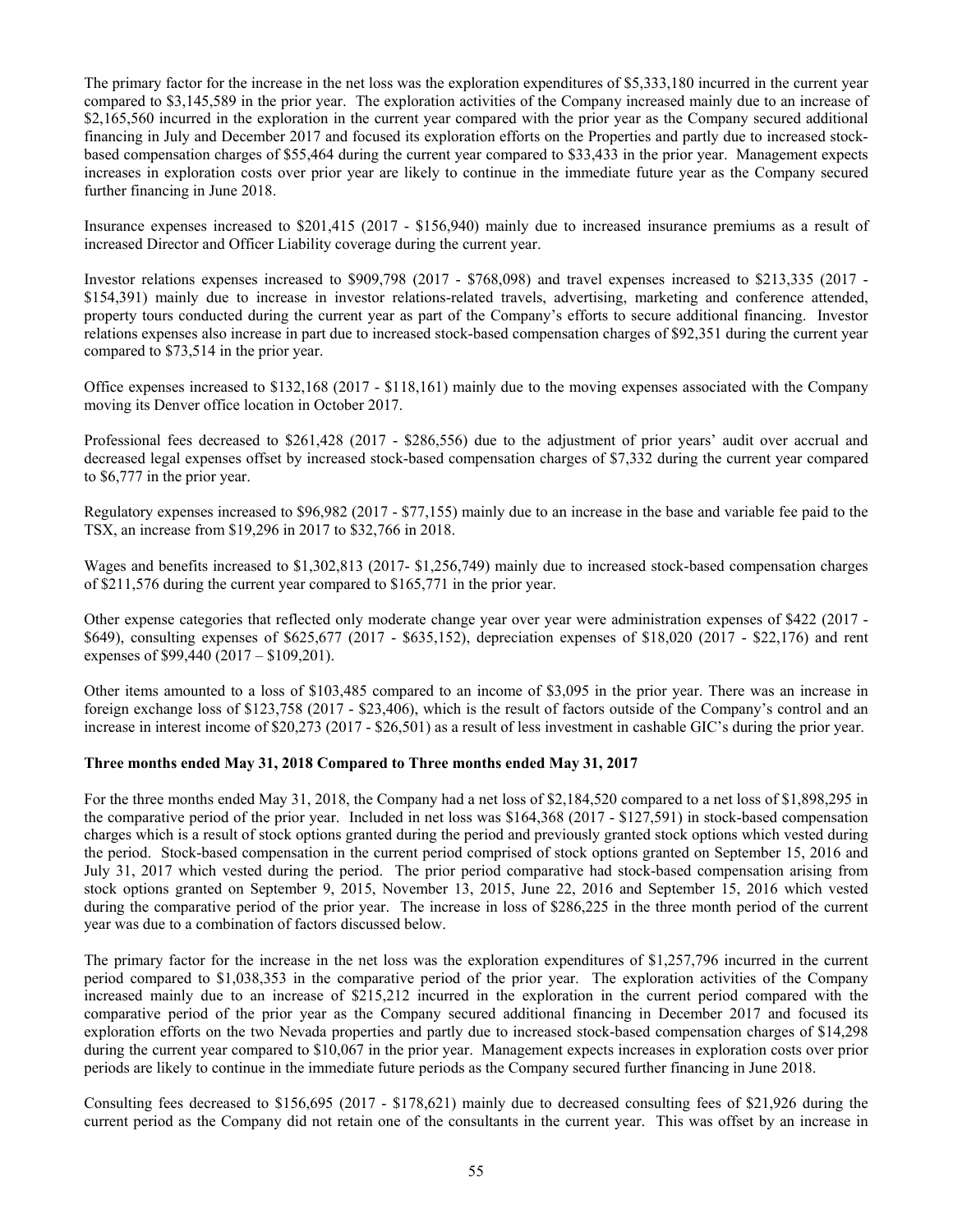stock-based compensation charges of \$75,445 during the current period compared to \$68,603 in comparative period of the prior year.

Investor relations expenses increased to \$293,503 (2017 - \$203,743) mainly due to increase in investor relations-related travels, advertising, marketing and conference attended, property tours conducted during the current period as part of the Company's efforts to secure additional financing. Investor relations expenses increase in part due to increased stock-based compensation charges of \$22,534 during the current period compared to \$18,083 in the comparative period of the prior year.

Professional fees decreased to \$66,993 (2017 - \$80,200) due to a decrease in legal and accounting fees as a result of the Company's plan to acquire the Mother Lode property from Goldcorp USA, Inc. in the comparative period of the prior year. The decrease in professional fees is offset by an increase in stock-based compensation charges of \$1,821 during the current period compared to \$1,665 in the comparative period of the prior year.

Wages and benefits increased to \$269,744 (2017 - \$211,067) mainly due to increased wages and benefits of \$37,580 during the current period and an increase in stock-based compensation charges of \$50,270 in the current period compared to \$29,173 in the prior period.

Other expense categories that reflected only moderate change period over period were administration expenses of \$106 (2017 - \$104), depreciation expenses of \$4,543(2017 - \$5,632), insurance expenses of \$54,136 (2017 - \$51,027), office expenses of \$23,731 (2017 - \$28,230), regulatory expenses of \$10,671 (2017 - \$9,346), rent expenses of \$19,956 (2017 – \$28,892) and travel expenses of \$49,375 (2017 - \$46,976).

Other items amounted to an income of \$22,729 compared to a loss of \$16,104 in the prior period. There was an increase in foreign exchange to a gain of \$15,023 (2017 – loss of \$18,546), which was the result of factors outside of the Company's control and an increase in interest income of \$7,706 (2017 - \$2,442) as a result of less investment in cashable GIC's during the current period.

# **Liquidity and Capital Resources**

The Company has no revenue generating operations from which it can internally generate funds. To date, the Company's ongoing operations have been financed by the sale of its equity securities by way of public offerings, private placements and the exercise of incentive stock options and share purchase warrants. The Company believes that it will be able to secure additional private placements and public financings in the future, although it cannot predict the size or pricing of any such financings. In addition, the Company can raise funds through the sale of interests in its mineral properties, although current market conditions have substantially reduced the number of potential buyers/acquirers of any such interest(s). This situation is unlikely to change until such time as the Company can develop a bankable feasibility study on one of its projects. When acquiring an interest in mineral properties through purchase or option, the Company will sometimes issue Common Shares to the vendor or optionee of the property as partial or full consideration for the property interest in order to conserve its cash.

The consolidated financial statements have been prepared on a going concern basis, which presume the realization of assets and discharge of liabilities in the normal course of business for the foreseeable future. The Company's ability to continue as a going concern is dependent upon achieving profitable operations and/or obtaining additional financing.

In assessing whether the going concern assumption is appropriate, management takes into account all available information about the future within one year from the date the consolidated financial statements are issued. There is substantial doubt upon the Company's ability to continue as going concern, as explained below and in the financial statements.

The Company has sustained significant losses from operations, has negative cash flows and has an ongoing requirement for capital investment to explore its mineral properties. Based on its current plans, budgeted expenditures, and cash requirements, the Company has sufficient cash to finance its current plans for the 18 months from the date the consolidated financial statement are issued.

The Company reported cash and cash equivalents of \$2,610,541 as at May 31, 2018 compared to \$1,300,553 as at May 31, 2017. The change in cash position was the net result of \$8,465,043 used for operating activities, \$38,384 used for capitalized acquisition costs, \$7,710 used on property and equipment, and \$9,966,014 received from the private placements of common shares in July and December 2017 (net of share issue costs), and exercise of stock options during the year ended May 31, 2018.

As at May 31, 2018, the Company had working capital of \$2,562,047 compared to working capital of \$1,270,168 as at May 31, 2017. On July 6, 2017, the Company closed a non-brokered private placement equity financing and issued 6,200,000 common shares at a price of \$0.75 per share for gross proceeds of \$4,650,000. On December 7, 2017, the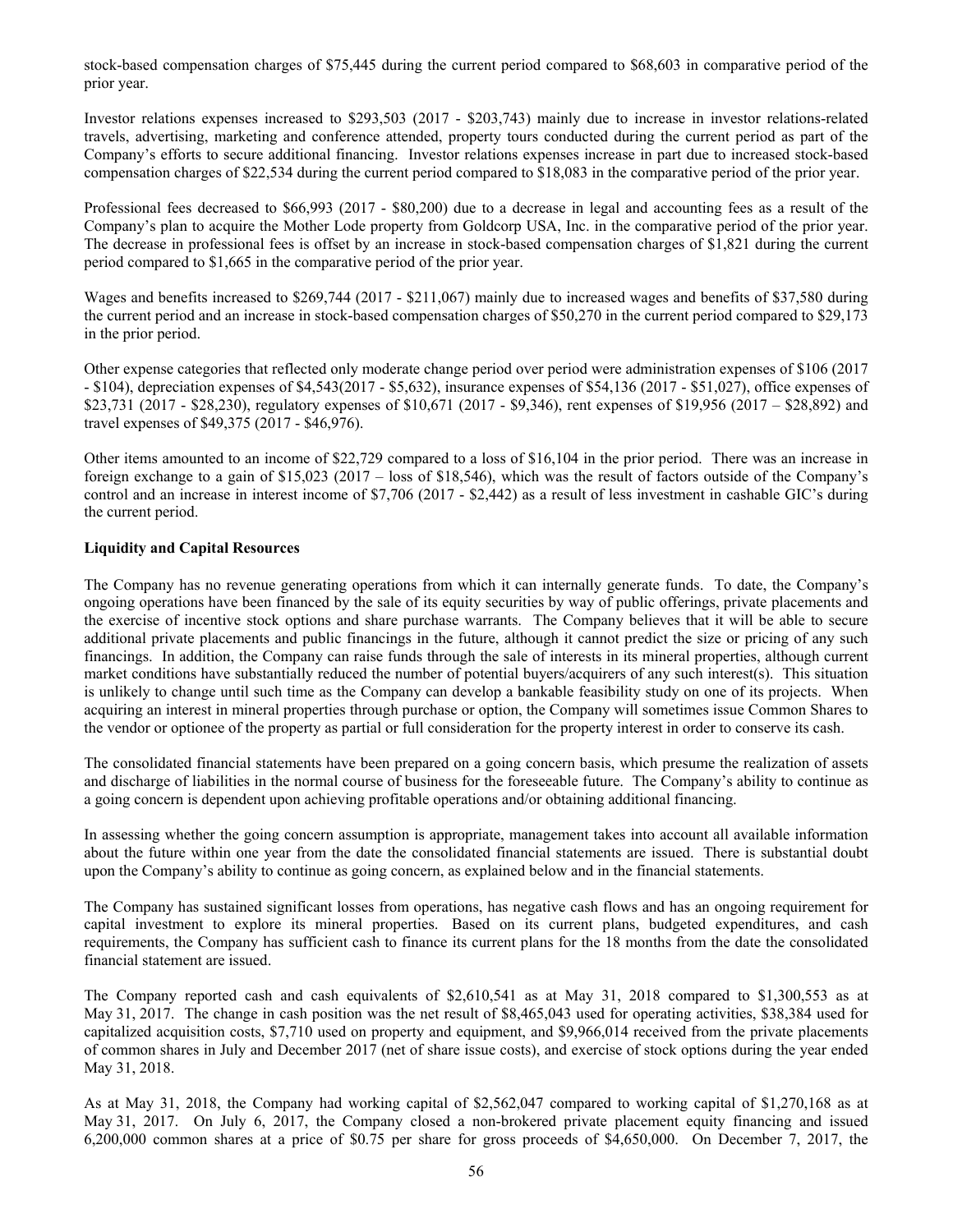Company closed a non-brokered private placement equity financing and issued 2,829,130 common shares at a price of \$1.15 per share for gross proceeds of \$3,253,499 and 1,574,803 common shares at a price of \$1.27 per common share for gross proceeds of \$2,000,000. On June 7, 2018, the Company closed a non-brokered private placement equity financing and issued 1,730,770 common shares at a price of \$2.60 per share for gross proceeds of \$4,500,002.

The Company expects that it will operate at a loss for the foreseeable future and believes the current cash and cash equivalents will be sufficient for it to maintain its currently held properties, and fund its currently anticipated general and administrative costs until January 31, 2020. Following January 31, 2020, the Company will need to scale back anticipated activities and costs or raise additional financing to fund operations through the year ending May 31, 2020. The Company's current anticipated operating expenses are \$4,025,000 until May 31, 2019 and \$5,511,000 until November 30, 2019. The Company's anticipated monthly burn rate averages approximately \$335,000 for June 2018 to May 2019, where approximately \$206,000 is budgeted for administrative purposes and approximately \$129,000 is for planned exploration expenditures and holding costs for the NBP and the Mother Lode property. From June 2018 to May 2019, the Company's anticipated monthly burn rate averages approximately \$306,000, of which \$200,000 is budgeted for administrative purposes and approximately \$106,000 is for planned exploration expenditures and holding costs for the NBP and the Mother Lode Property. In any event, the Company will be required to raise additional funds, again through public or private equity financings, prior to the end of December 2019 in order to continue in business. Should such financing not be available in that time-frame, the Company will be required to reduce its activities and will not be able to carry out all of its presently planned exploration and development activities at the NBP and the Mother Lode Property on its currently anticipated scheduling.

Despite the Company's success to date in raising significant equity financing to fund its operations, there is significant uncertainty that the Company will be able to secure any additional financing in the current or future equity markets. See "Risk Factors – We will require additional financing to fund exploration and, if warranted, development and production". Failure to obtain additional financing could have a material adverse effect on our financial condition and results of operation and could cast uncertainty on our ability to continue as a going concern. The quantity of funds to be raised and the terms of any proposed equity financing that may be undertaken will be negotiated by management as opportunities to raise funds arise. Specific plans related to the use of proceeds will be devised once financing has been completed and management knows what funds will be available for these purposes. Due to this uncertainty, if the Company is unable to secure additional financing, it may be required to reduce all discretionary activities at the NBP and the Mother Lode Property to preserve its working capital to fund anticipated non-discretionary expenditures beyond the 2019 fiscal year.

The Company has no exposure to any asset-backed commercial paper. Other than cash held by its subsidiaries for their immediate operating needs in Alaska and Nevada, all of the Company's cash reserves are on deposit with a major Canadian chartered bank. The Company does not believe that the credit, liquidity or market risks with respect thereto have increased as a result of the current market conditions. However, in order to achieve greater security for the preservation of its capital, the Company has, of necessity, been required to accept lower rates of interest, which has also lowered its potential interest income.

## **Off-Balance Sheet Arrangements**

The Company has no off-balance sheet arrangements.

## **Environmental Regulations**

The operations of the Company may in the future be affected from time to time in varying degrees by changes in environmental regulations, including those for future removal and site restoration costs. Both the likelihood of new regulations and their overall effect upon the Company vary greatly and are not predictable. The Company's policy is to meet or, if possible, surpass standards set by relevant legislation by application of technically proven and economically feasible measures.

## **Critical Accounting Policies**

## *Basis of presentation*

These consolidated financial statements are presented in Canadian dollars and have been prepared in accordance with generally accepted accounting principles in the United States ("US GAAP").

## *Basis of consolidation*

These consolidated financial statements include the accounts of the Company and its wholly-owned subsidiaries (collectively, the "Group"), Corvus USA (a Nevada corporation), Corvus Nevada (a Nevada corporation), Raven Gold (an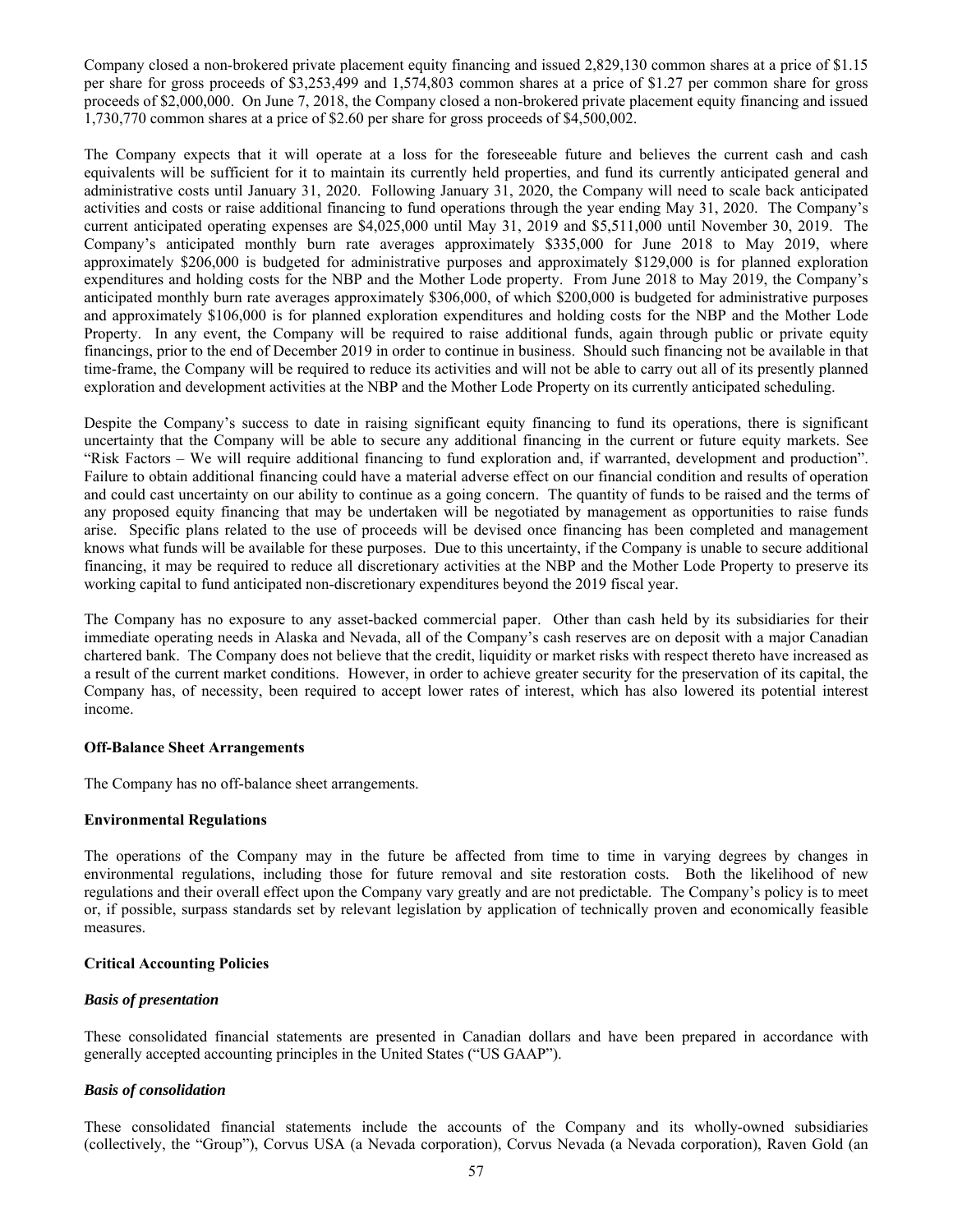Alaska corporation), SoN (a Nevada limited liability company) and Mother Lode Mining Company LLC (a Nevada limited liability company). All intercompany transactions and balances were eliminated upon consolidation.

# *Significant judgments, estimates and assumptions*

The preparation of these financial statements in accordance with US GAAP requires management to make certain estimates, judgments and assumptions that affect the reported amounts of assets and liabilities at the date of the financial statements and reported amounts of expenses during the reporting year. Actual outcomes could differ from these estimates. These financial statements include estimates which, by their nature, are uncertain. The impacts of such estimates are pervasive throughout the financial statements, and may require accounting adjustments based on future occurrences. Revisions to accounting estimates are recognized in the year in which the estimate is revised and future periods if the revision affects both current and future years. These estimates are based on historical experience, current and future economic conditions and other factors, including expectations of future events that are believed to be reasonable under the circumstances.

# *Significant estimates*

Significant assumptions about the future and other sources of estimation uncertainty that management has made at the end of the reporting year, that could result in a material adjustment to the carrying amounts of assets and liabilities, in the event that actual results differ from assumptions made, relate to, but are not limited to, the carrying value and the recoverability of the capitalized acquisition costs, the assumptions used to determine the fair value of stock-based compensation, and the estimated amounts of reclamation and environmental obligations.

# *Significant judgments*

Critical accounting judgments are accounting policies that have been identified as being complex or involving subjective judgments or assessments. The Company made the following critical accounting judgments:

- The determination of deferred tax assets and liabilities.
- The analysis of resource calculations, drill results, laboratory work, etc., which can impact the Company's assessment of impairments, and provisions, if any, for environmental rehabilitation and restorations.
- The determination of functional currency, using the currency of the primary economic environment in which each of the parent company and its subsidiaries operates.
- The assessment of the Company's ability to continue as a going concern.

## *Cash and cash equivalents*

Cash equivalents include highly liquid investments in term deposits that are readily convertible to known amounts of cash with original maturities of three months or less, and term deposits with original term of maturities greater than three months but are cashable after 30 days with no penalties, and are subject to an insignificant risk of change in value.

## *Foreign currency translation*

The presentation currency of the Company is the Canadian dollar.

The functional currency of each of the parent company and its subsidiaries is measured using the currency of the primary economic environment in which that entity operates. The functional currency of Corvus USA, Corvus Nevada, Raven Gold, SoN and Mother Lode Mining Company LLC is US dollars, and for the Company the functional currency is Canadian dollars.

# *Transactions and balances*

Foreign currency transactions are translated into the functional currency using the exchange rates prevailing at the date of the transaction. Foreign currency monetary items are translated at the year-end exchange rate. Non-monetary items measured at historical cost continue to be carried at the exchange rate at the date of the transaction. Non-monetary items measured at fair value are reported at the exchange rate at the date when fair values were determined.

Exchange differences arising on the translation of monetary items or on settlement of monetary items are recognized in profit or loss in the Statement of Operations and Comprehensive Income (Loss) in the year in which they arise.

Exchange differences arising on the translation of non-monetary items are recognized in other comprehensive income (loss) in the Statement of Operations and Comprehensive Income (Loss) to the extent that gains and losses arising on those non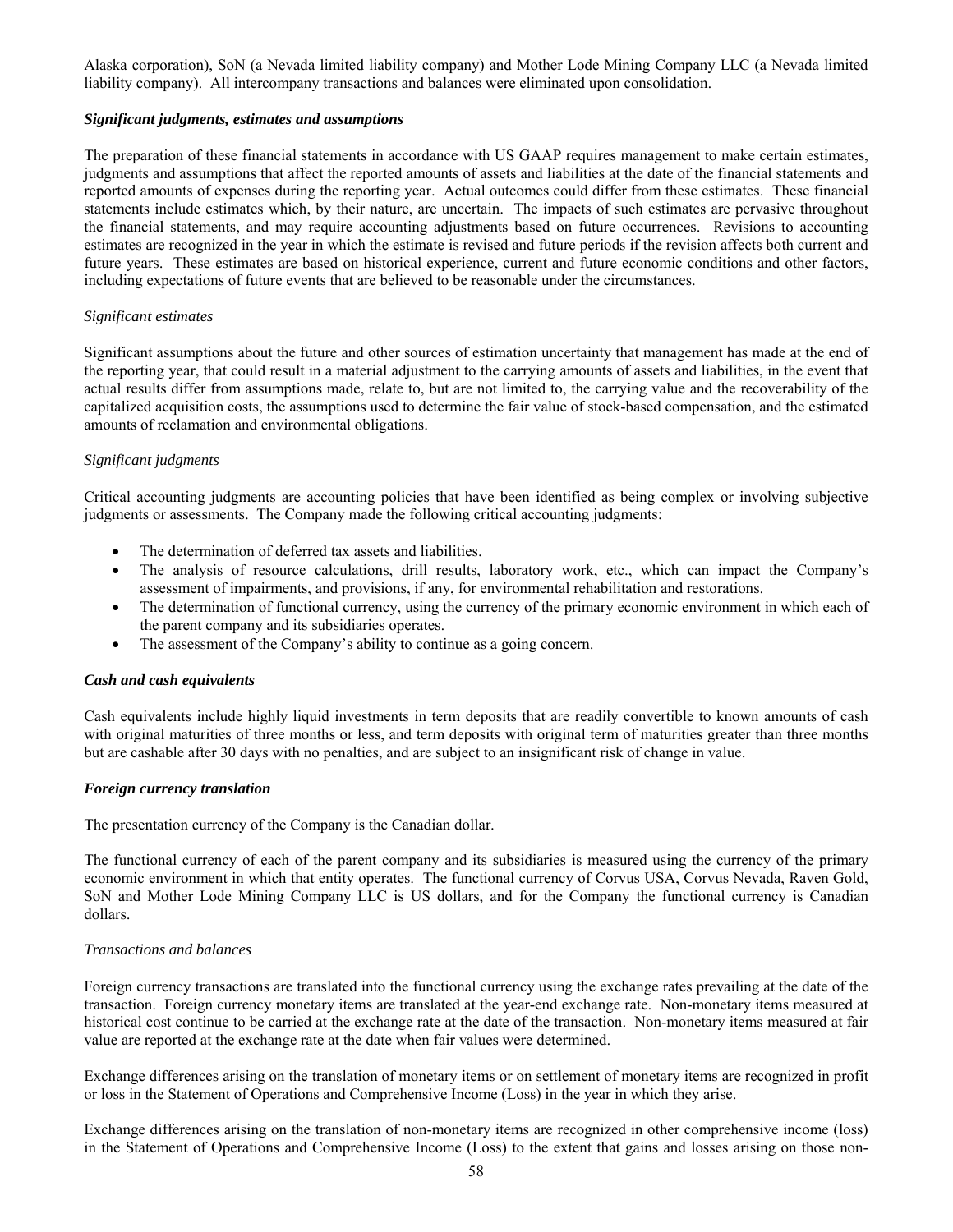monetary items are also recognized in other comprehensive income (loss). Where the non-monetary gain or loss is recognized in profit or loss, the exchange component is also recognized in profit or loss.

# *Parent and Subsidiary Companies*

The financial results and position of foreign operations whose functional currency is different from the presentation currency are translated as follows:

- Assets and liabilities are translated at year-end exchange rates prevailing at that reporting date; and
- Income and expenses are translated at monthly average exchange rates during the year.

Exchange differences arising on translation of foreign operations are transferred directly to the Group's exchange difference on translating foreign operations in the Statement of Operations and Comprehensive Income (Loss) and are reported as a separate component of shareholders' equity titled "Cumulative Translation Differences". These differences are recognized in profit or loss in the year in which the operation is disposed of.

# *Property and equipment*

## *Recognition and measurement*

On initial recognition, property and equipment are valued at cost, being the purchase price and directly attributable costs of acquisition or construction required to bring the asset to the location and condition necessary to be capable of operating in the manner intended by the Company, including appropriate borrowing costs and the estimated present value of any future unavoidable costs of dismantling and removing items.

Property and equipment is subsequently measured at cost less accumulated depreciation, less any accumulated impairment losses, with the exception of land which is not depreciated.

When parts of an item of property and equipment have different useful lives, they are accounted for as separate items (major components) of property and equipment.

#### *Subsequent costs*

The cost of replacing part of an item of property and equipment is recognized in the carrying amount of the item if it is probable that the future economic benefit embodied within the part will flow to the Company and its cost can be measured reliably. The carrying amount of the replaced part is derecognized. The costs of the day-to-day servicing of property and equipment are recognized in profit or loss as incurred.

## *Major maintenance and repairs*

Subsequent costs are included in the asset's carrying amount or recognized as a separate asset, as appropriate, only when it is probable that future economic benefits associated with the item will flow to the Company and the cost of the item can be measured reliably. All other repairs and maintenance expenditures are charged to profit or loss during the financial year in which they are incurred.

## *Gains and losses*

Gains and losses on disposal of an item of property and equipment are determined by comparing the proceeds from disposal with the carrying amount, and are recognized net within other items in profit or loss.

## *Depreciation*

Depreciation is recognized in profit or loss on a declining-balance basis at the following annual rates:

| Computer equipment | - | 30% declining balance |
|--------------------|---|-----------------------|
| <b>Vehicles</b>    | - | 30% declining balance |
| Tent               | - | 20% declining balance |

Additions during the year are depreciated at one-half the annual rates.

Depreciation methods, useful lives and residual values are reviewed at each financial year-end and adjusted if appropriate.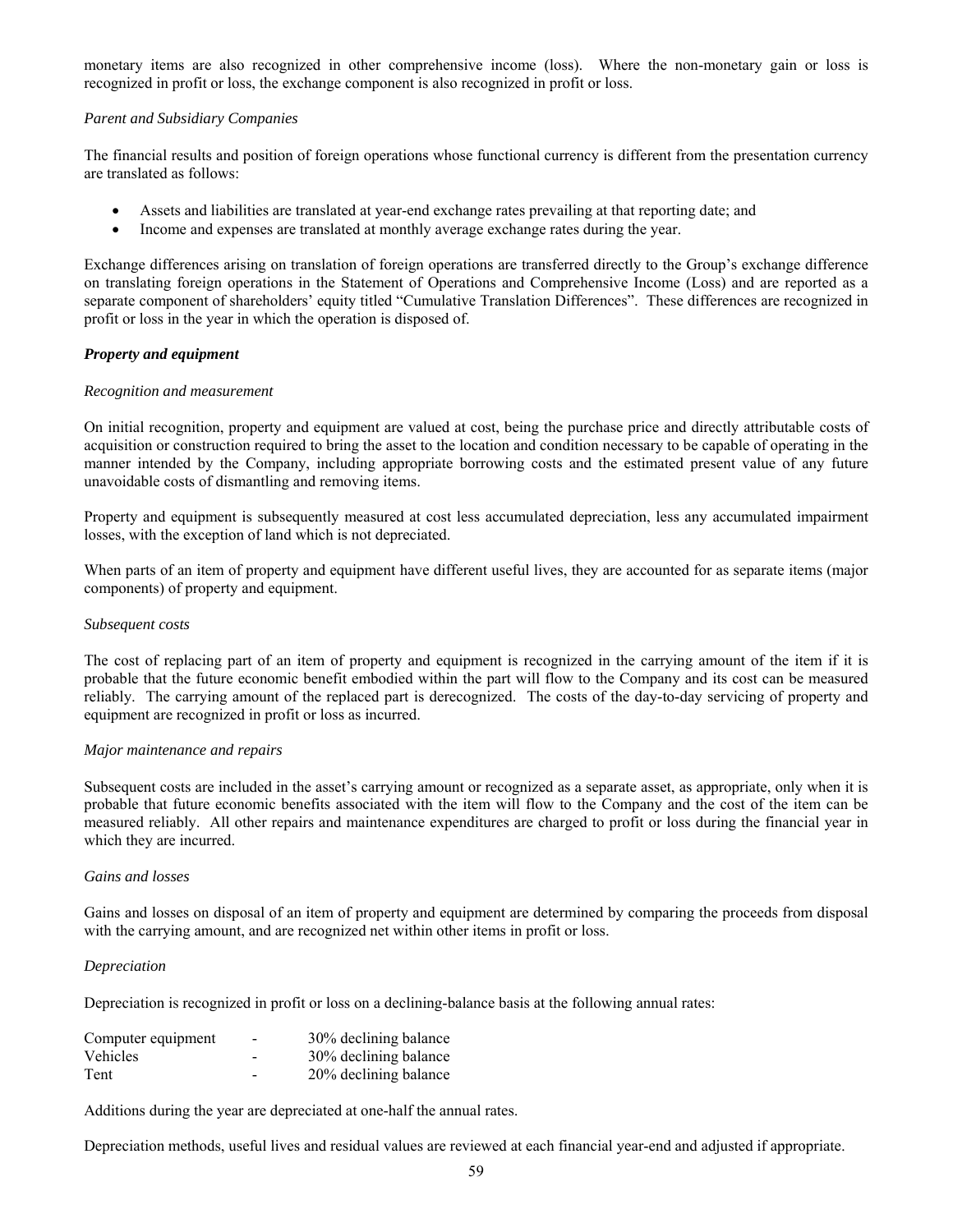## *Mineral exploration and evaluation expenditures*

The Company's mineral projects are currently in the exploration and evaluation phase. All direct costs related to the acquisition of mineral property interests are capitalized. Mineral property exploration costs are expensed as incurred. At such time that the Company determines that a mineral property can be economically developed, subsequent mineral property expenses will be capitalized during the development of such property.

# *Impairment of long-lived assets*

The Company assesses long-lived assets for impairment or when facts and circumstances suggest that the carrying amount of an asset may exceed its recoverable amount. Impairment analysis includes assessment of the following circumstances: a significant decrease in the market price of a long-lived asset or asset group; a significant adverse change in the extent or manner in which a long-lived asset or asset group is being used or in its physical condition; a significant adverse change in legal factors or in the business climate that could affect the value of a long-lived asset or asset group, including an adverse action or assessment by a regulator; an accumulation of costs significantly in excess of the amount originally expected for the acquisition or construction of a long-lived asset or asset group; a current-period operating or cash flow loss combined with a history of operating or cash flow losses or a projection or forecast that demonstrates continuing losses associated with the use of a long-lived asset or asset group; a current expectation that, more likely than not, a long-lived asset or asset group will be sold or otherwise disposed of significantly before the end of its previously estimated useful life. The term more likely than not refers to a level of likelihood that is more than 50%.

# *Asset retirement obligations*

The Company records a liability based on the best estimate of costs for site closure and reclamation activities that the Company is legally or contractually required to remediate at the time environmental disturbance occurs. The provision for closure and reclamation liabilities is estimated using expected cash flows based on engineering and environmental reports and accreted to full value over time through periodic charges to profit or loss. As at May 31, 2018, the Company recorded a provision of \$366,641 (USD 283,000) (2017 - \$340,176 (USD 252,000)) for environmental rehabilitation.

## *Income taxes*

The Company accounts for income taxes under the asset and liability method. Deferred tax assets and liabilities are recognized for the future tax consequences attributable to differences between the financial statement carrying amounts of existing assets and liabilities and their respective tax bases. Deferred tax assets and liabilities are measured using enacted tax rates expected to apply to taxable income in the years in which those temporary differences are expected to be recovered or settled. Under the asset and liability method, the effect on deferred tax assets and liabilities of a change in tax rates is recognized in income in the period that includes the enactment date. A valuation allowance is recognized if it is more likely than not that some portion or the entire deferred tax asset will not be realized.

## *Share capital*

The proceeds from the exercise of stock options, warrants and escrow shares are recorded as share capital in the amount for which the option, warrant or escrow share enabled the holder to purchase a share in the Company.

Commissions paid to agents, and other related share issuance costs, such as legal, auditing, and printing, on the issue of the Company's shares are charged directly to share capital.

## *Valuation of equity units issued in private placements*

The Company has adopted a residual value method with respect to the measurement of shares and warrants issued as private placement units. The residual value method first allocates value to the more easily measurable component based on fair value and then the residual value, if any, to the less easily measurable component.

The fair value of the common shares issued in the private placements was determined to be the more easily measurable component and were valued at their fair value, as determined by the closing quoted bid price on the announcement date. The balance, if any, is allocated to the attached warrants. Any fair value attributed to the warrants is recorded as contributed surplus. Upon exercise of the warrants, the related fair value is reallocated to share capital.